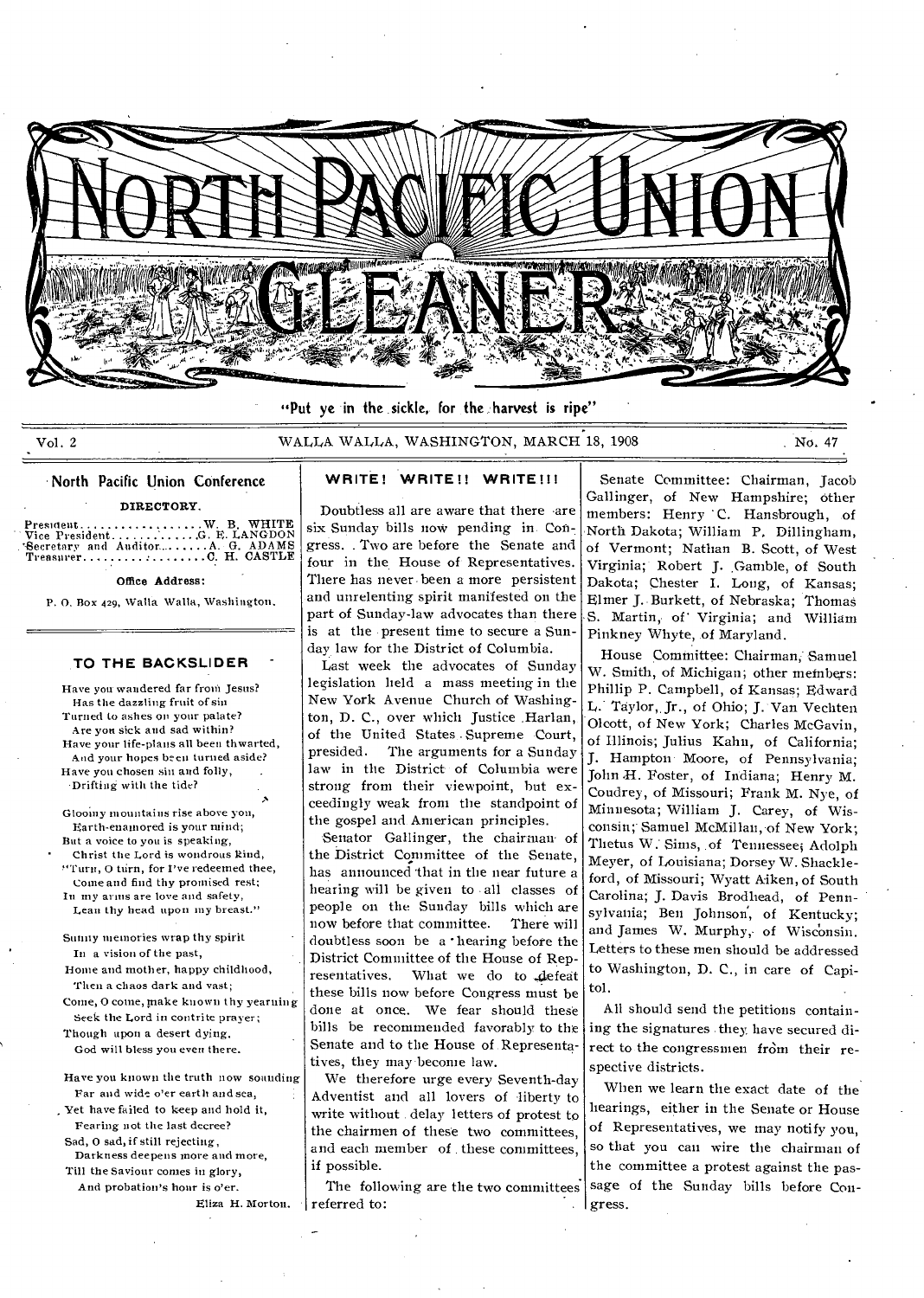# 2 NORTH PACIFIC UNION GLEANER

Write, write, write!

Yours for quick action, K. C. Russell, Chairman, Religious Liberty Bureau.

## **PROGRESS.BEING MADE**

We presume that all the readers of the Gleaner will be interested in the progress that is being made toward completing the work of relieving Walla Walla College from its indebtedness. It is now some weeks since we have mentioned the matter to the readers of the Gleaner; and we wish to state in this article just how matters stand and how the work is going forward.

We have received up to date, March 11, into the Union Conference Treasury,  $\overline{\text{in}}$  cash, for the cancellation of the in-<br>debtedness of the training-school training-school \$17,824.88. There has also been given us in property in Portland \$900.00. This property is a house and lot which is now rented and has been deed over to Walla Walla College. We have also received a gift of a lot in Spokane which<br>we estimate to be worth \$75.00. This we estimate to be worth  $$75.00$ . will make in all that has been received ry the Union Conference in favor of the College  $$18,799.88$ . All the cash that has come into the treasury has been used in payment of outstanding notes, and nearly \$19,000.00 worth of notes has been paid off and interest has been stopped. We believe the readers of the Gleaner will appreciate what a relief .this will be to the school to not be obliged to pay out so much money in interest.

We find by careful calculation that we shall have to raise fully \$25,000.00 in order to lift the financial obligations from the College, and at a meeting of the Union Conference Committee following the Union Conference at College Place, it was thought best to endeavor to raise \$3400 more in the Union Conference to insure the success of this plan. The Union Conference Committee divided up this sum, which they are asking the conferences and brethren to raise if possible. Of course there is no compulsion in this matter, but nearly all have accepted the responsibility and are going forward in the work. In order to raise this \$3,400.00, the Union<br>Conference Committee have asked Committee have

churches \$500.00 more; Western Oregon \$500.00; Upper Columbia \$1,000.00; Elder Decker \$500.00; Elder Breed \$300.00; Montana \$200.00; C. M. Christiansen, probably among the busjness men of Walla Walla, \$200.00; and M. E. Cady among the students \$200.00, making in all \$3,400.00. We have heard from all of these parties, with the exception of Western Oregon, and all have consented to raise the amounts. Western Washington is now taking hold of the work to raise \$500; Upper Coluni bia is doing the same. Elder Breed has his' \$300 nearly raised. Montana has raised most of her \$200, and M. E. Cady is now working with Object Lessons in the school and we understand has his \$200 nearly raised. If each one above named will now take tins responsibility, we believe with the pledges that are still due, we can swing the school clear from all indebtedness. We are now taking new pledges to be paid -on or before the first of next July. We hope-by that time that the whole debt can be wiped out completely and the school go free.

We were very sorry that we could not sing the Song of Jubilee the 15th of January, but. we have been so gratified that such good progress has been made<br>toward the payment of these debts that, we have had no time to mourn or complain because the work was not accomplished at that time. It was thought by the Union Conference Connnittee that it would be well if all of these pledges could be taken before the campmeetings, and thus we would not be obliged to go into the large meetings with this matter at all. We believe that the time has come now when all of our people in the churches should be given an opportunity to assist some in this good work, and we find they are very ready to do so when the matter is is crowded into a corner and neglected. properly brought before them. The raising of this \$25,000 has been a struggle and quite a hard lift, but if all who still owe on their pledges will be as prompt as possible in their payment, and if our State conferences will now take hold to raise the \$3400, we are sure that we can sing the Song of Jubilee over this great debt.

We trust our brethren and sisters will remember this good work and do what they can to assist.

Western Washington to raise in their ington, or through the regular State been increased. All money should be sent either to C. H. Castle, Box 429, Walla Walla, Wash-

conference channels. Probably the latter course would be the better,—to send money to your State conference treasurer and it will be forwarded on to the Union.

W. B. White.

# THE MONTANA ANNUAL CON-**FERENCE**

This conference convened in the beautiful city of Missoula, Western Montana, February 25 to March 2, and its sessions were held in the house of worship at that place.  $\blacksquare$ 

About thirty delegates were present from the different churches in the conferences, besides the regular conference workers, and all were heartily entertained by the church in that city.

Each morning at nine o'clock a devotional service was held, after which the conference business occupied the remainder of the forenoon. In the afternoon at three o'clock there was a Bible study and in the evening preaching. 'With but little variation, this was the order of each day's service.

At the devotional service the first morning of the conference, the power of God was present in a marked manner, and as the call was made to humility and consecration, all willingly and gladly responded, and a genuine work was done in the hearts of the people. The spiritual interest was good from the start, and continued to increase till the close of the meeting. We can truly say of this conference that business sessions, committee work, etc., were not allowed to crowd out the spiritual interests of the meeting, and this, we believe, is as it should be. Our conferences surely will be dry affairs if the spiritual work

A large measure of unity and harmony pervaded the sessions, and all actions were both hearty and unani-<br>mous. The reports of the president The reports of the president showed a fair gain in all lines of work which was reasonably gratifying, and the reports from the tract society and Sabbath-school departments were<br>also quite encouraging. The increase also quite encouraging. in tithe over last year was about \$1,500, the tract society had a gain of over \$300, the book sales amounted to over \$3,000 -- a large increase over former years,while donations in all lines of work had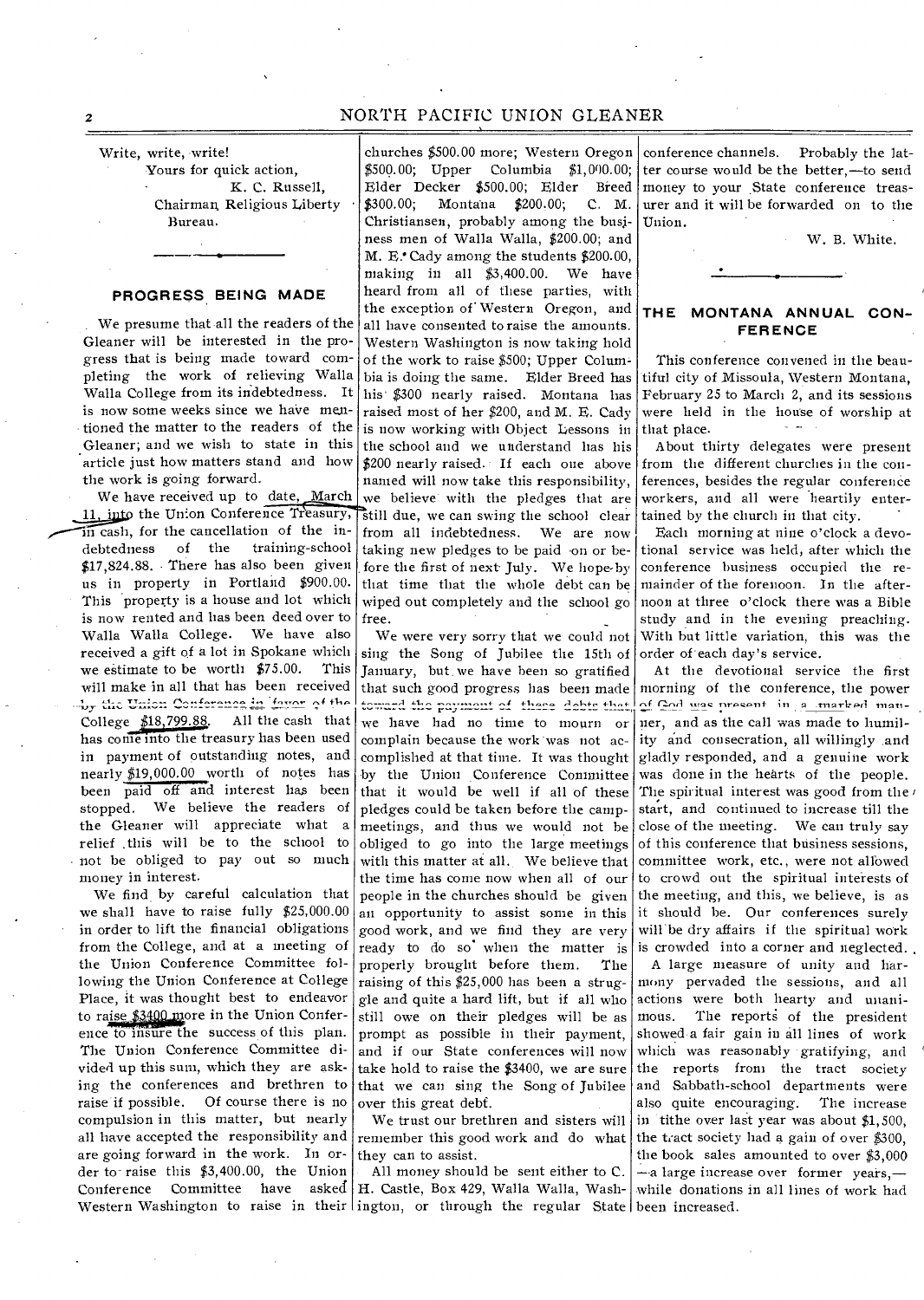Three local camp-meetings will be held in the conference the coming summer, one each in the north, east, and west. Two or three tent companies will be in the field.

About \$150 was subscribed toward the Walla Walla College Relief Fund, and more will be raised in the spring and early summer; \$44.85 was also subscribed to the tent and camp-meeting fund. Fourteen new subscriptions were taken for the North Pacific Union Gleaner, and liberal donations were made to other enterprises.

Prof. E. A. Sutherland was present from the South, representing the Madison (Tenn.) Agricultural and Normal Institute, and received pledges to a number of hundreds of dollars from the brethren, mostly conditioned on the sale of property.

The conference school at. Bozeman showed a gain, from its opening in the fall to December 31, 1907, of about \$250, but we rather fear that for the whole school year a small loss will be seen. We rather think it is the purpose, of the board of managers to carry in the future only ten grades of work in the school, and thus reduce the teaching force and keep the school on a paying basis. If our intermediate schools will do the work they were planted to do, and not endeavor to do work higher than the tenth grade, and not aspire to become training centers, they may become useful in the cause of God; otherwise they will meet many perplexities, both financial and otherwise, which will work to their disadvantage.

In harmony with the action of the Union Conference at College Place, Wash., Elder W. F. Martin, who has served the conference for two years as its president, will now make the Western Oregon Conference his field of labor. Elder R. D. Quinn was elected president, for the coming year, with about the same committee as served with Brother Martin. Both the outgoing and incoming executives have the good will and sincere prayers of the people of this conference for their success.

All in all, the meeting was a very encouraging one, and we can see no reason why the coming year should not be one of great blessing to this field. All who attended felt greatly encouraged and blessed, and went to their homes fully determined to live for God and his truth as never before.

W. B. White.

# **UPPER COLUMBIA CONFER-ENCE**

# (Continued)

## BOOK WORK

During the biennial term continued measures have been put forth to place this branch of our work on a high level, which it should always inaintain. We are quite conscious that we have not accomplished all that we might in this department. We know that nothing this side of the kingdom of heaven will ever reveal all that has been done for the Lord in the circulation of truthladen literature by our faithful bookmen: The Bookmen's Convention and special drills in the college have been great uplifts to this branch of the work. Most of our bookmen are students, who devote only a portion of their time to<br>the work. There were 41 canvassers in There were 41 canvassers in the field in 1906 and 30 in 1907 (7 Ida., 23 U. C.) The entire sales have reached the amount of \$19,100.22 (\$1,835 Ida., \$17,265.22 U. C.) Our book work suffered no inconsiderable amount during the last season. Brother Johnson, our field missionary, was called to take the work in our conference office when Brother Copeland was transferred to the Southern Idaho office. Brother A. D. Guthrie is now in charge of the book work, and is getting matters well in hand.

### PERIODICAL WORK

Some of our workers have been giving special attention to the sale of our periodicals with splendid success. Brother C.K.Hoover has had good success in the Big Bend Country, and Brother R.H. Wiper has started an interesting campaign in Spokane and Palouse country. This last message 'of mercy to a careless world, is calling for hundreds and thousands of men and women to take up this work, who have the burden upon their hearts that "The hour of God's judgement is come." There should be such a large number of our people who are engaged in this work, that the homes would be filled with literature bearing this message. There are 290 Gleaners taken in this field (214 U.C., 76 Ida.), Reviews, 530; Signs, 1000.

### CHURCH-SCHOOLS

One of the gifts that God placed in the church (Eph. 4:10-12) is teaching. In some places, the scattered condition of the brethren—the paucity of numbers

—together with the lack of teachers, hindered us from operating as many schools as we had planned. There are 14 schools and 15 teachers in 1906 (10 U. C., 4 Ida.), with an enrolment of 297. In 1907 there were 17 schools (12 U. C., 5 Ida.) and 19 teachers (14 U. C., 5 Ida.); enrolment 378 (273 U. C., 95' Ida.), a gain of 81. There are from the Upper Columbia Conference 160 students attending Walla Walla College.

### SABBATH-SCHOOL

Probably no part of our work shows more gratifying results than the prosperity which has attended our Sabbathschool work. Nearly all of our people and their children are connected with the' Sabbath-school, either in the churches or in isolated families, through the home department of the conference school. There are 2,163 members (1,713 U. C., 450 Ida.) and 64 schools (45 U. C., 19 Ida.) The financial phase of this department is no less interesting. The total donations stand at \$4,337.79.

> G. E. Langdon. (To be continued)

# **WALLA WALLA INSTITUTE**

As was announced through the columns of the Gleaner some weeks ago, there will be an institute held at Walla Walla College April 6-25 for the training of those who desire to enter the field as evangelistic canvassers. We hope andpray that God will work on many hearts, impressing upon them the need of getting a preparation that will enable them to go out and do efficient work in the great harvest field.

The Lord has spoken plainly, saying, "Educate, educate, educate young men and women to sell the books which the Lord'by his Holy Spirit has stirred his servants to write." At the above institute we expect to study the art of Christian Salesmanship. The two leading books we will study will be those truthfilled volumes, "Great Controversy" and "Daniel and the Revelation." We have been told by God's servant that these books should go to the world now.

Those desiring to attend the institute should write to brother A. D, Guthrie, College Place, Washington.

Carl E. Weaks.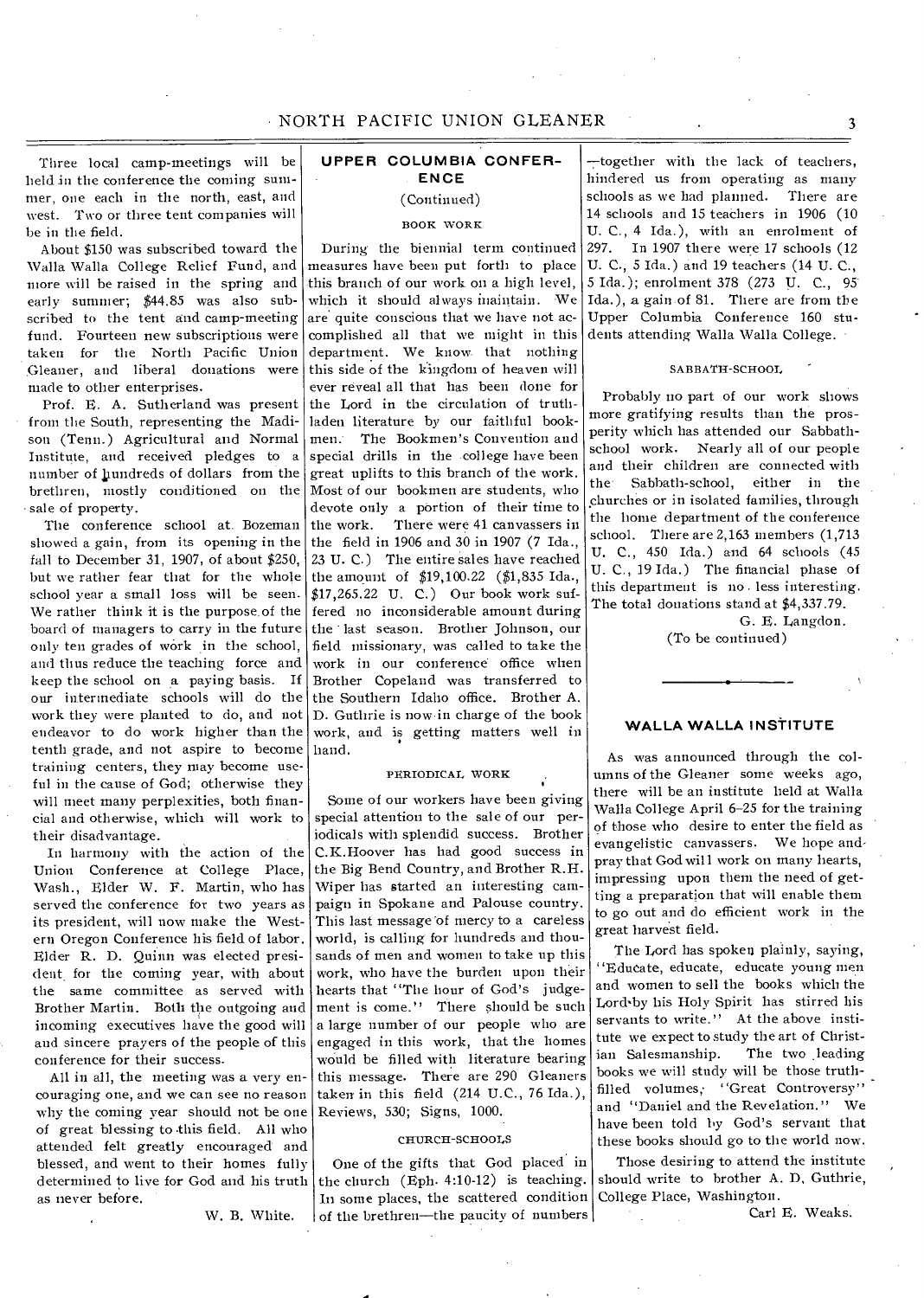# NORTH PACIFIC UNION GLEANER

# **SOUTHERN IDAHO**

After the Union Conference, I left Walla Walla and went to Midvale, Idaho. The brethren who left the Portland church to take up homesteads here I found of good courage. I had twentytwo meetings with them, three of which were in English; and the Lord blessed us greatly. I had the privilege of baptizing one sister, who came from Austria and was previously a very strong Catholic, but accepted the truth and is now rejoicing in it. One sister who was backslidden renewed her covenant.

Last Sabbath I organized this little company into a church of fifteen members. They are all firm in the truth, willing to pay an honest tithe, and believe in the spirit of prophecy. Quite a number are yet in the balance; the work is not finished, but I could not stay longer at this time.

I had indeed a very blessed time with these brethren. May the Lord bless the little company.

H. J. Dirksen.

# **WESTERN WASHINGTON CUSTER**

Soon after our good Union Conference meeting at College Place, I was invited to hold-some meetings in the vicinity of Custer, where an interest was awakened by Brother Linrud and by some meetings held when I was there before. Two precious souls have decided by the grace of God to walk in all his commandments, and we hope for others. I had also a very good meeting with the brethren in Bellingham. At the lastnamed place, as well as at Ferndale, the tithe for 1907 was more than twice as large as in 1906. At both places I presented - before the brethren the situation regarding the payment of the college debt,—that now only a few thousand dollars were lacking. Some pledges were made, which will be paid by the first of May.

> Yours in the love of the truth, L. Johnson.

### **TACOMA AND PUYALLUP**

I am glad to report progress in our work in Tacoma. As well as I can call

my wife or myself have dropped out during the winter for lack of interest, and it appears at the present time that most of those studying will obey. Some are now keeping the Sabbath and attending the Sabbath services, and if the work continues to grow, more room must soon be provided in the church seating capacity.

The character of the meetings held has been upon the line of Christian love and fellowship, privileges of the church relation, tithing, support of missions, religious liberty, Christ our sacrifice. Good experiences are enjoyed in the prayer meetings and in other interests.

January 11 and 12 I was with the Puyallup church, holding the quarterly communion service on the Sabbath and the business meeting the following day. In all the meetings the spirit of the Lord was present, cementing hearts together. The church is in a healthy spiritual condition and is leading others to the light. I shall long remember the precious occasions with these dear people.

C. E. Knight.

### **THIS AND THAT**

The writer found it necessary to go to College Place last Tnursday to confer with the Union Conference Committee relative to some important matters that had come up for immediate attention. He returned to Seattle on Monday.

Some very important matters call for a meeting of the conference committee soon: hence the members of the committee together with a number of conference workers have been asked to meet at the conference office at 10:36 a. m. March 12.

Elder Nellis writes of a good interest at Friday Harbor. A new church building has been erected at that place recently and Elder Nellis is conducting a series of meetings in it. He says the opposition from the enemy is strong, but the outlook is very good for an ingathering of souls. We sincerely hope that Elder Nellis will see the fruition of his hopes.

to mind there has been only one in- splendid interest at the canvassers' instance where any of the Bible readers of stitute now being held by himself and the blessedness of having paid them. Brother C. H. Weaks writes of a

Brother C. L. Davis at,the Meadowglade school. He says the "cream of the school" are studying and preparing for active work this summer. So we hope for splendid results in book selling this season.

Elder Lewis Johnson reports sevaral new Sabbath-keepers from efforts he has recently made at Custer. . This is surely refreshing to a worker to see souls break the fetters that have held them and assert their liberty in the Lord. Soon the sheaves for the heavenly garner will all be gathered in and the faithful reapers will rejoice in the harvest home.

One young man in the conference has decided to support from his own limited earnings, 'and too, while continuing his school work, a native missionary in one of the benighted heathen countries. Should not this manifestation of zeal for God provoke many others to a like devotion.

The prospects for a time seemed to be that February would have a very small tithe in our conference but after all it has reached the \$1000 mark which makes the outlook very encouraging for the year. The probabilities are now that the aggregate tithe for the fiscal year, ending April 30, 1908, will exceed by considerable that of last year. Let us all be faithfnl in tithe paying and share the blessing.

Have you pledges unpaid to any fund or enterprise? If so why not discharge them at least before the coming campmeeting? We have records here showing unpaid pledges as follows: To Intermediate Schools about \$600; and this after cutting out about \$400 that seemed doubtful; Young People's Tent Fund, \$76; India Mission Fund, \$5; Jamaica School Fund, \$20; Annual Offerings, \$5; Passage to India Fund, 254.50; Tent and Camp-meeting Fund, \$276. This makes a total of \$1286.50. A great many forget their pledges so a reminder like this is sometimes needed;- or possibly a more direct personal, reminder may be necessary. These reminders should not be regarded as other than favors; for all who make pledges surely want to know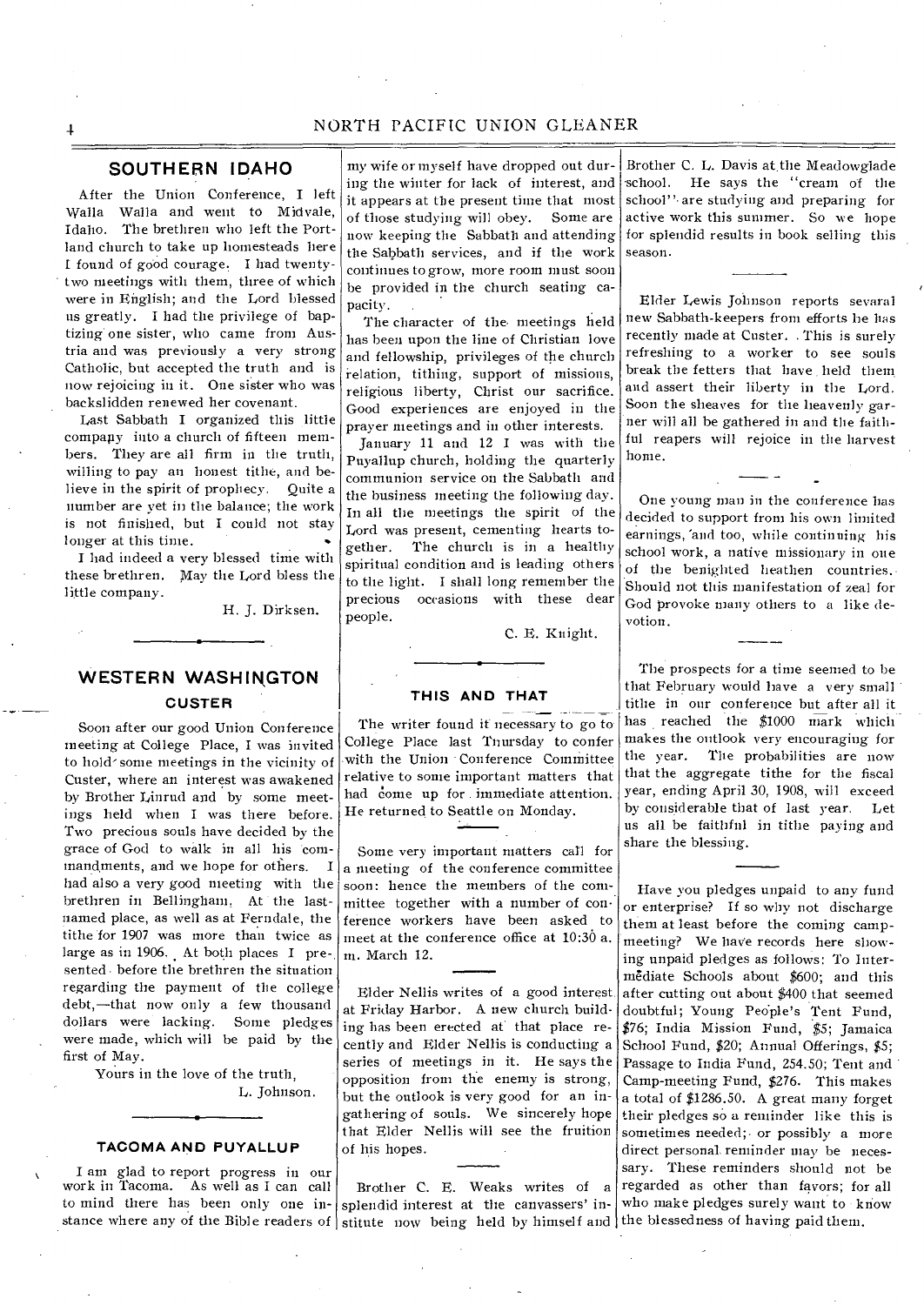# NORTH PACIFIC UNION GLEANER 5

Don't forget to make an offering to  $\frac{150,000 \text{ Fund}}{150,000 \text{ Fund}}$  . 53 30 the Sinking Fund every third Sabbath Sinking Fund . . . 8 15 in the month. Church elders should Second Tithe - 1 80 keep this before their churches lest the plan for creating an emergency fund be Teachers' Salary Fund - 99 64 forgotten.

It is said by some that reports to the Gleaner from workers, get musty before they appear and some therefore threaten a strike. I heard this today so mention it here by way of encouraging all to report; for with such criticism we are sure that if there has been such delay there will be efforts made toward a betterment. Let none fail to report hereafter and it will appear in print at as early a date as mail movements and printing . facilities will allow.

F. M. Burg.

# **WESTERN WASHINGTON**

FEBRUARY, 1908 TITHES Bellingham  $-$  \$ 98 20 Ballard - 50 85<br>Colby - 500 Colby Carrollton Cedar Home - - - 53 03<br>Centralia - - - 28 51 Centralia  $\begin{bmatrix} 28 & 51 \\ \text{Connie} \end{bmatrix}$ Connie - - - 6 00<br>Deming - - - 25 75 Deming - - 25 75<br>Everett - - 50 30 Everett -  $\begin{bmatrix} -1 & -1 & -1 \\ -1 & -1 & -1 \\ 1 & 4 & -1 \end{bmatrix}$ Friday Harbor Ferndale (Eng) - 25 50<br>
Green Lake - 26 72 Green Lake<br>Kent 54 29 Kelso -  $695$ <br> $7200$ Mt. Vernon Personal - - 58 15<br>Poulsho - - 5 00 Poulsbo - - - 5 00<br>Seattle - - 179 51 Seattle Sara - - 6 70 Snohomish - 4 55<br>Tacoma (Scand) - - 80 89 Tacoma (Scand) - 20089<br>Tacoma (Eng) - 2008 - 118 74 Tacoma (Eng) - 118 74<br>Vancouver - - 10 50 Vancouver Total  $\overline{\qquad -12121212}$ TRUST FUNDS<br>ings - \$ Annual Offerings Colored Work Self Denial Second Sabbath Offering S. S. Offerings -Weekly Offerings Religious Liberty

Mission Board -

Tent Fund - 4 55<br>
Teachers' Salary Fund - 99 64 Total - - \$419 22

C. E. Knight, Treasurer. Rockvale 10 00 Red Lodge - - - - 67 70 Stevensville - - 10 00<br>Twin Bridges - - 12 25 Twin Bridges 764 61 FUNDS First Day Offerings 11 16 \$150,000 Fund - 61 10<br>Religious Liberty Fund - 47 55 Religious Liberty Fund Orphans and Aged  $\sim$  2 00 Southern Work 10 00<br>
Sabbath-school Donations 3 95. Sabbath-school Donations

## **FOREST HOME CANVASSERS' INSTITUTE**

We wish to call the attention of our people to the Forest Home Canvassers' Institute, which will open March 7 and continue to April 4. Much valuable instruction will be given, and we hope many will take advantage of this occasion. Brother Weaks has promised to spend ten days with us. We also expect other valuable help. The time seems to have fully come to take advance steps along this line. It would do you good to visit the institute now being held at Meadow Glade. Brethren Weaks and Sample are giving valuable assistance, which is much appreciated. A 7 58 goodly number expect to enter the field  $5303$  from this school.

We have reached the time long looked forward to by this people, when all parts of the message are taking on large proportions; and the sale of our hooks is not far in the rear; in fact, it is marvelous what has been accomplished the past year. Volunteers are asked for to leave the common vocations of life. Now, the Lord does not call without giving power to perform his word, which will not return unto him void. Pray for the work.

C. L. Davis.

# **MONTANA**

FEBRUARY, 1908

TITHES

| .012–12– |       |              |  |     |
|----------|-------|--------------|--|-----|
|          |       | Bozeman      |  |     |
|          | ٠     | <b>Butte</b> |  |     |
| 5. 11 .  | -00   | Great Falls  |  | 68  |
| 1        | 00    | Helena       |  | 15  |
|          | 2,30  | Hamilton     |  | 18  |
|          | 2 3 5 | Isolated     |  | 73  |
|          | 71 91 | Kalispell    |  | 159 |
|          | 44 26 | Missoula     |  | 36  |
| 100 67   |       | Mt. Ellis    |  | 10  |
| 18       | 29    | Rollins      |  |     |
|          |       |              |  |     |

A. E. Everett, Treasurer.

## **NOTES**

At the close of our good conference at Missoula, we were detained two days on committeee and board-meeting work. We then came to Stevensville, and went eight miles into the country to visit our church-school at the house of Brother W. Whitmore. This is the only churchschool we have in this.part of the state this year. We found the students nicely housed in a comfortable building, and, under the direction of Sister Vinna Hart, doing good work. This school is small, but is doing nicely. The children are quiet and orderly, and are doing their best to complete the grades they are in. An excellent spirit prevails, and it is just such a school as I believe Jesus would love to visit if he were here in person. May the Lord bless this little school.

Elder Quinn and myself began a series of meetings in Stevensville last night. We are here for souls. Brethren, pray for us.

J. C. Foster.

\$271 13 tana have in our hearts toward those en- $700$  gaged in the book work. Dear Friends throughout the North Pacific Union: We wish to tell you something of the good feelings we of Mon-

69 | 15 00 important phases of our message, and 18 70 that we can not do too much to encour-73 75 age consecrated young men and women 159  $12$  to devote their lives to this work. We realize that this is one of the most

 $27$ 10 00 west which is more in need of faithful 5 00 workers in this line, and which affords There is no part of the great North-

135 76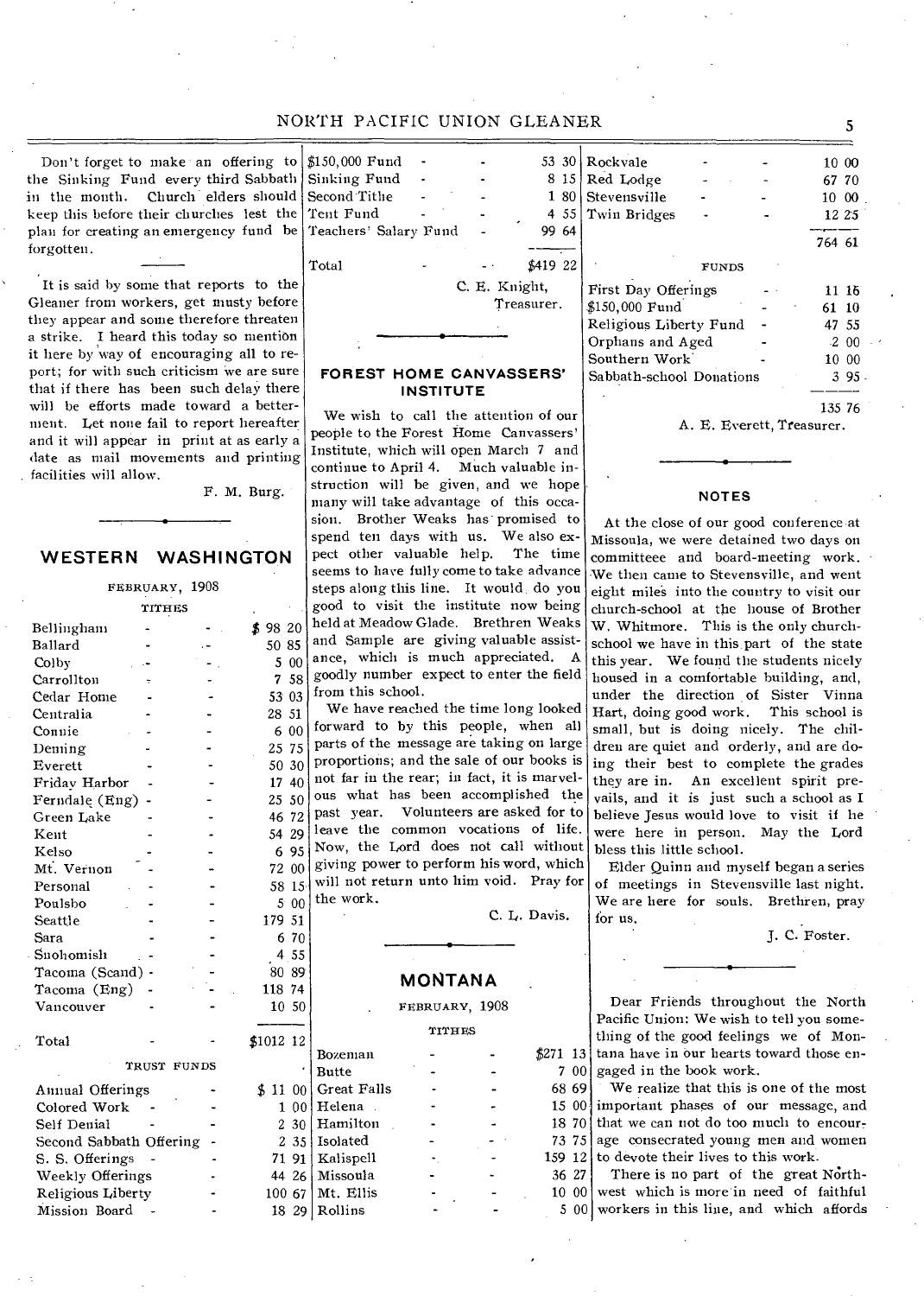greater promise of success, than does the territory of Montana, for there is much rich territory, both country and city, which has scarcely been entered by the canvasser. Last year our agents met with unparalleled success, and this year we already have proof of still greater things.

Our regular institute is to be held at the Mt. Ellis industrial school. Elder Quinn and Brother Weaks will be present to make the meeting a success. We cordially invite our old agents and those who wish to prepare to enter the work for the first time to attend.

Board and room will be provided free to all who enter the canvassing field.

To those attending the Walla Walla College who wish to come to Montana to work during the vacation, we will say that we have arranged to refund to you your fare from the college to the field by allowing an additional five per cent on your regular sales until the amount is covered. •

All who have thought of coming to Montana for the season's work, please write me at once, stating the territory you would like.

### Very truly yours,

A. V. Oliver.

Missoula, Mont.

# **UPPER COLUMBIA**

## **"PROHIBITION AND SUNDAY LEGISLATION"**

The above is the title of a sixteen-page tract, just from the press, which we have mailed to all church elders, asking themto give these tracts a wide circulation. It clearly defines the position we hold as a people on these two important and intense questions. We are often accused of being in league with saloon-keepers because we oppose Sunday laws. The tract is very concise, and contains many valuable quotations. It will place us in a true light before the people, and, further, it will appeal to every honesthearted soul that he should be a strong temperance advocate and at the same time denounce Sunday. legislation. I want to appeal to all of our people to circulate this tract broadcast among the people. The price is only one cent, postpaid. They can be ordered through the tract society, College Place, Wash. G. E. Langdon.

# **UPPER COLUMBIA**  CAMP-MEETING

Are you coming to the camp-meeting this year? It is now planned to hold this most important gathering June 4-15. The brethren at Spokane have invited the Conference to hold its annual campmeeting there. This meets the mind of of the committee. We have decided to accept the invitation. Brethren, begin now to lay plans to attend.

### TELEPHONE

We have put a phone in our Tract Society building. It is in the name of T. G. Johnson. The number is F. L.  $33x^{2}$ . It might be well to make a note of this in case you should ever have occasion to phone to the office.

### WALLA WALLA SANITARIUM

We are having more patients of late than can be accommodated in the institution. Several have had to be put into nearby cottages. Plans must be laid to add a few more rooms to the Sanitarium in the near future. Last Sunday and Monday 14 patients had operations. All are doing well.

### BOOKMEN'S INSTITUTE

Near the end of each school vear drills have been held in our schools for the purpose of preparing those who wish to engage in the sale of our religious books. This is an excellent opportunity for getting a good training in becoming acquainted with the book you are expecting to handle and with the best methods of meeting and interesting the public in these truth-laden books. This institute is open to all our people in the Conference who wish to take up this line of work. The instruction is free and the fare of the canvasser is paid from the school to his field of labor, providing he stays by his work. All who sell \$275.00 worth of subscription•books, may if they wish, have a years scholarship in the College. This includes board, room: tuition, laundry, heat and light. The canvassers' institute will begin in Walla Walla College this year April 3, and last three weeks. Board in the College dormitories will be \$3.00 per week. We hope many of our peoplewill 'come to the institute and take the drills, and enter the work of the Lord.

### A WOMAN'S WORK

Sister Lila Chase went to Burns, Harney County for a few months last praise the Lord.

summer and while there, sold over \$300.00 worth of Great Controversy, Steps to Christ, and Best Stories. I believe there are others of our sisters who could do a good work like this. How many souls will be turned toward the Kingdom of God from these books? Eternity alone can tell. The influence of these hooks will help greatly whenever a minister goes in there to present the truth. We hope to send a worker there soon. G. E. Langdon.

### **SURROUNDED.BY FLAMES**

Last week, Thursday night, Elder Wilson, who has charge of the Scandinavian Mission in Portland, Maine, had a most startling experience. He and his wife occupy rooms in a building in which is the Cosmopolitan Hall where their meetings are held. Their sleeping apartment has a large skylight in the roof and directly under it is their bed. They were awakened in the night by a glare of flames over the skylight. Springing from the bed, Elder Wilson was impressed to read the ninety-first psalm aloud, after which he and Ins wife knelt in prayer, asking that the angels might protect them. They then dressed and hastened to the .door. They soon saw that the City Building, which is not more than fifteen feet from their quarters, was enveloped in fire. The flames shot up and out into the air twenty feet or more toward and over their home.

As they gazed, an unseen power swayed the flames back and around where they stood. 'The Methodist church on the same street, two doors below, was seriously damaged and other buildings near caught fire. Elder Wilson made no effort to remove any of his books or furniture, saying calmly, ."We are safe". He then used all his energies in supplying the firemen with refreshments and in helping his neighbors. Although the City Building was ruined, and other property injured, the mission was unharmed. When the landlord inquired anxously concerning his property, . Elder Wilson told him that the Lord had saved it; and certainly it was a miracle. for the wind was in that direction, and the building being of wood seemed an easy prey for the devouring element.

When God is our refuge, we may claim the promise that no evil shall befall us, and we may know that when we call upon him he will answer us. Let us E. H. Morton.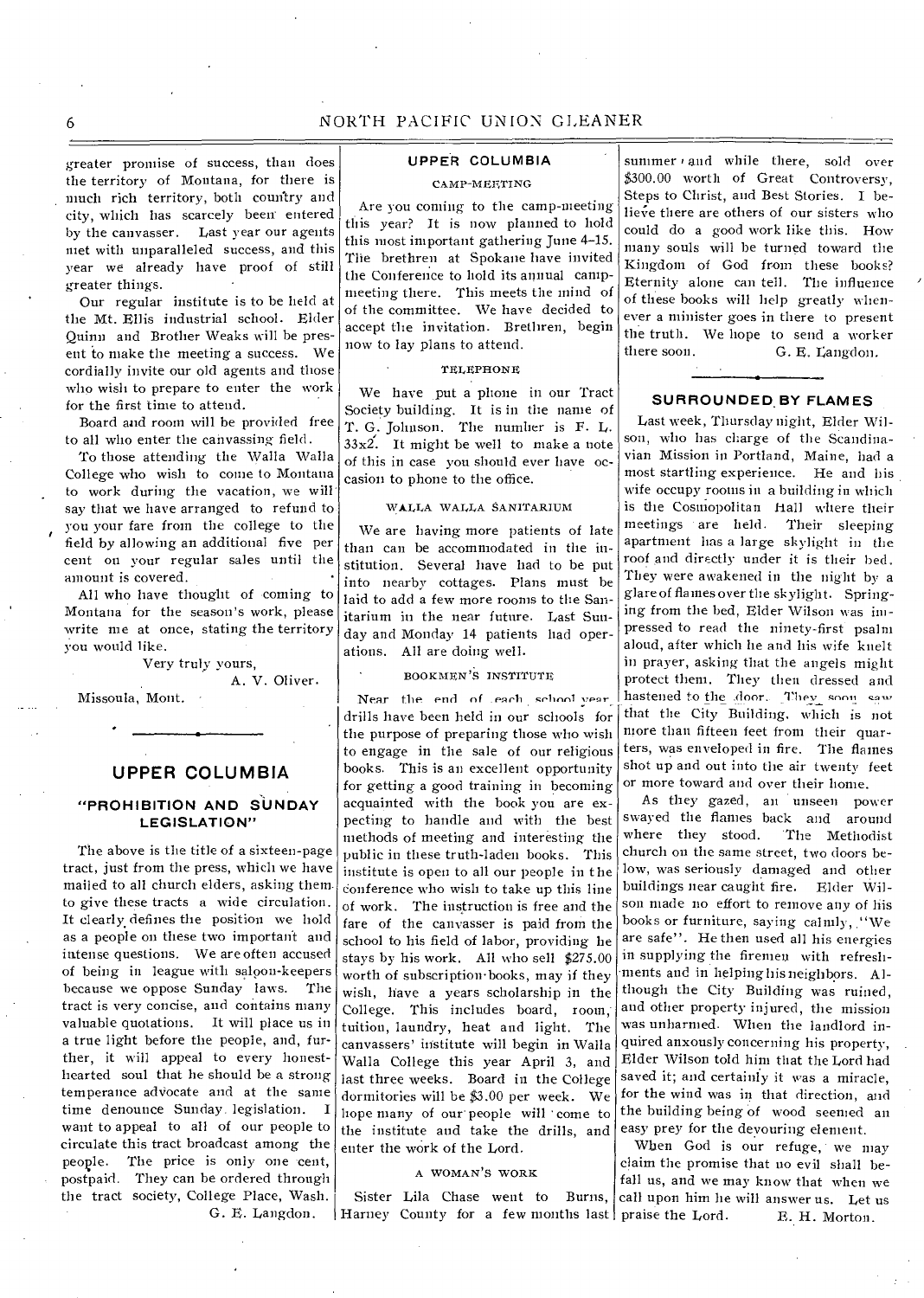## **SOUTH INDIA.**

For some time our workers in India have known that there was a large company of Tamil Sabbath-keepers in South India, and they recently paid a visit to this field. Elder J. L. Shaw wrote from there January 1, to Elder W. A. Spicer as follows:

"We have at last found our way to the Tamil. Sabbath-keepers in company with. Brethren Enoch and James. Our reception has been far beyond our expectation. They have welcomed us with outstretched arms, and together we are studying God's word. Their knowledge of the Tamil Bible is surprising, and their zeal in Sabbath-keeping refreshing.

"They claim five churches with one thousand members, and four church schools, with one hundred and seventy pupils. They are possessed of a mis-. sionary spirit, and desire the Sabbath truth published throughout South India. To this end they are beseeching us to place a missionary among them, to give them further instruction, and offer land upon which to build a house.

They keep the Sabbath, are looking for the soon coming of Christ, believe in baptism, in the Lord's supper, and support their work by tithes and offerings."

Watch the Review for a full report of this trip to South India. "What hath God wrought?" "I know that thou canst do everything." Human agencies are not needed, but God in his great love permits poor, fallen mortals to share in his joy of seeing souls redeemed through their instrumentality. Let us work and pray with renewed zeal.

# **THE SABBATH SCHOOL**

## **"STUDY TO SHOW THYSELF APPROVED"**

Are you getting the full benefit of our present Sabbath-school lessons? You are not unless by diligent study you are becoming so familiar with the different subjects considered that you will be able to give a reason for your hope. Can you make clear to those who have never heard these things that the judgment began in 1844? Can you explain when the 2300 days began? and can you give the events and dates that divide this time according to the. prophecy? Do you understand the difference between pagan and papal Rome? and can you' tell when the change took place and how  $|\text{term}$  heaven-born—came to somebody,

long papal Rome will continue? Can you tell why we believe this country will follow in the footsteps of "the first beast?" Can you give examples to show "we ought to obey God rather than man?" Can you show clearly what the mark of the beast is? and can you show just as clearly what God's seal is and who will receive it?

These are all points which you should understand thoroughly, and be ready to explain without hesitation if you have studied these Sabbath-school lessons as they should be studied. We are told: "The great work of opening the Bible from house to house gives added importance to the Sabbath-school work." Why?—Because the members of our schools will become intelligent with regard to the truths we are to make known to others. Each lesson should be studied over and over again until the principal points are firmly fixed in the mind; and if this be done the interest will be so great that it will be a pleasure. rather than an effort to tell others the things we have learned—and the more we tell them the better will they be remembered. Make the most of these opportunities for gaining Bible knowledge.

## **SABBATH SCHOOL EXPENSES NO. 1**

Number thirty-five of the resolutions passed at the Ohio Convention last July reads as follows:

Whereas, a liberal donation to missions tends to deepen consecration; and,—

Whereas, the Lord has greatly blessed our Sabbath-schools in giving their donations to the work of extending this message in all parts of the world; therefore,—

Resolved that our Sabbath-schools be encouraged to give all their donations to missions, providing for their supplies from other sources. This of course is not a new thing, but simply the echo of a conviction that has. been gaining lodgment in the minds of many for years. When Sabbath-schools were first organized among us, and for a long time afterwards, it was considered quite the proper thing to follow in the footsteps of our predecessor, the Sunday-school, simply collecting funds sufficient for the running expenses of the school; but in course of time a thought—which I shall

and as a result about twenty years ago our schools began to give regularly for various enterprises connected with the spread of the message for which they stood. In the January Sabbath School Worker for 1908, appeared an interesting tabulated report covering this twentyyear period. We see from this report that there has been contributed by the Sabbath-schools during this time the sum (including the gift of \$700 from the California schools to Australia) of \$832,711.92. \$515,249.35—over half a million dollars—have gone toward the support of mission work. Of the remainder \$45,658.48 was given to the Haskell Home,-and \$272,504.09 was used in'the schools for local expenses. And so this ever-augmenting inflow has gone steadily on until from \$10,615.72 for missions in 1887 it -has increased to \$57,915.81 in 1906, and we. know there has been no check of the current in 1907.

But the question just now under consideration is the expenses of our schools. Not that we have any idea that extravagance is being practiced,—not that we have any wish to curtail these expenditures, but simply that we may reason together as to the best way of meeting them. We are told by those at the head of our General Sabbath-school Department that all over the world the tide is setting in strongly in favor of sending all our regular contributions to the fields abroad in harmony with the foregoing resolution. Shall we in the Northwest just let loose of all our former ideas on this subject and allow ourselves to be carried along with this tide? Is there any good reason why we should not? On the other hand, are there valid reasons why we should? Let us see.

I am willing to grant that in this case it is more convenient to hang to the old way than to' be carried with the majority in the new. What could be easier than simply to put the hand into the Sabbathschool treasury and take out whatever is needed in the way of supplies? And some say there is nothing, gained financially by the new way:—that people have just about so much to devote to the Sabbath-school, and that the donations to missions would remain practically the same. That may be true; and if the financial phase of the situation were all we had to consider, perhaps after all the easier way would be the better way. But I can not feel that the financial phase is all we have to consider, nor is it to my mind the most important thing

7